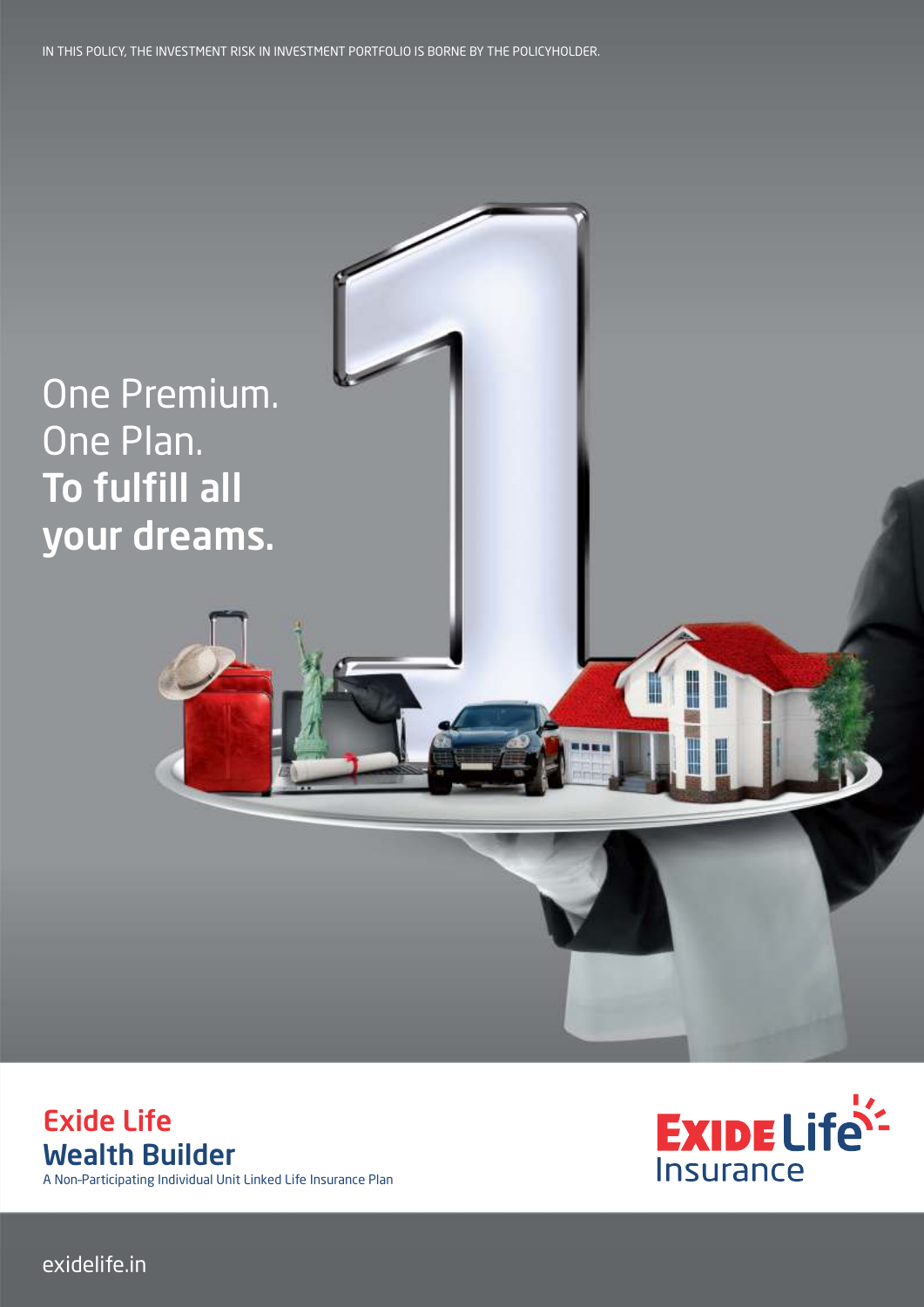# **Exide Life Wealth Builder**

## A Non–Participating Individual Unit Linked Life Insurance Plan

#### **In this policy, the investment risk in investment portfolio is borne by the Policyholder**

You need a financial solution that provides life insurance in your absence but also helps create a corpus on your savings in long term to achieve desired financial goals.

Keeping this in mind, we present "Exide Life Wealth Builder" - a single premium Unit Linked Insurance Plan that offers you an option to pay a onetime lump-sum amount and flexibility to choose a maximum life insurance cover of 10 times the single premium. The plan offers benefit from market linked returns over a period of 5 or 10 years and also gives you an option to self -manage your savings with choice of unit linked funds and different investment strategies to suit your risk.

#### **Key Reasons to buy this Plan**

- Life Insurance Cover for full policy term
- Single Pay plan with an opportunity to earn market linked returns
- Choice of 8 unit linked funds with unlimited free switches
- Return of 50% of Mortality Charges on maturity for 10 year Policy Term

**"The Linked Insurance Products do not offer any liquidity during the first five years of the contract. The Policyholder will not be able to surrender/withdraw the monies invested in Linked Insurance Products completely or partially till the end of the fifth year."** 

## **Find out your eligibility**

| Policy Term (Years)                                                                                | 5                                                            | 10                           |  |
|----------------------------------------------------------------------------------------------------|--------------------------------------------------------------|------------------------------|--|
| Minimum Age at Entry (Years)                                                                       | 13                                                           | 8                            |  |
| Maximum Age at Entry (Years)                                                                       |                                                              | 65                           |  |
| Age at Maturity                                                                                    | Min 18 years - Max 75 years                                  |                              |  |
| Minimum Premium                                                                                    | ₹1,00,000                                                    |                              |  |
| <b>Maximum Premium</b>                                                                             | No Limit (subject to Board approved underwriting guidelines) |                              |  |
| Premium Payment Term                                                                               | <b>Single Premium</b>                                        |                              |  |
| <b>Top-up Premium</b>                                                                              | Minimum: ₹10,000                                             |                              |  |
|                                                                                                    | Maximum: ₹40,00,000                                          |                              |  |
| <b>Sum Assured</b>                                                                                 | Maximum <sup>*</sup>                                         | Minimum $*$                  |  |
| For Age at entry less than 44 years                                                                | 10 times of Single Premium                                   | 1.25 times of Single Premium |  |
| For Age at entry equal to 44 years                                                                 | 1.25 times of Single Premium                                 | 1.25 times of Single Premium |  |
| For age at entry greater than or equal to<br>45 years                                              | 1.25 times of Single Premium<br>1.25 times of Single Premium |                              |  |
| Additional Sum Assured (for age at time of<br>top-up premium less than 45 years)                   | 1.25 times of Top-up Premium<br>1.25 times of Top-up Premium |                              |  |
| Additional Sum Assured (for age at time of<br>top-up premium greater than or equal to<br>45 years) | 1.25 times of Top-up Premium                                 | 1.25 times of Top-up Premium |  |

\*You will have the option to choose either the maximum or minimum sum assured at inception of the policy.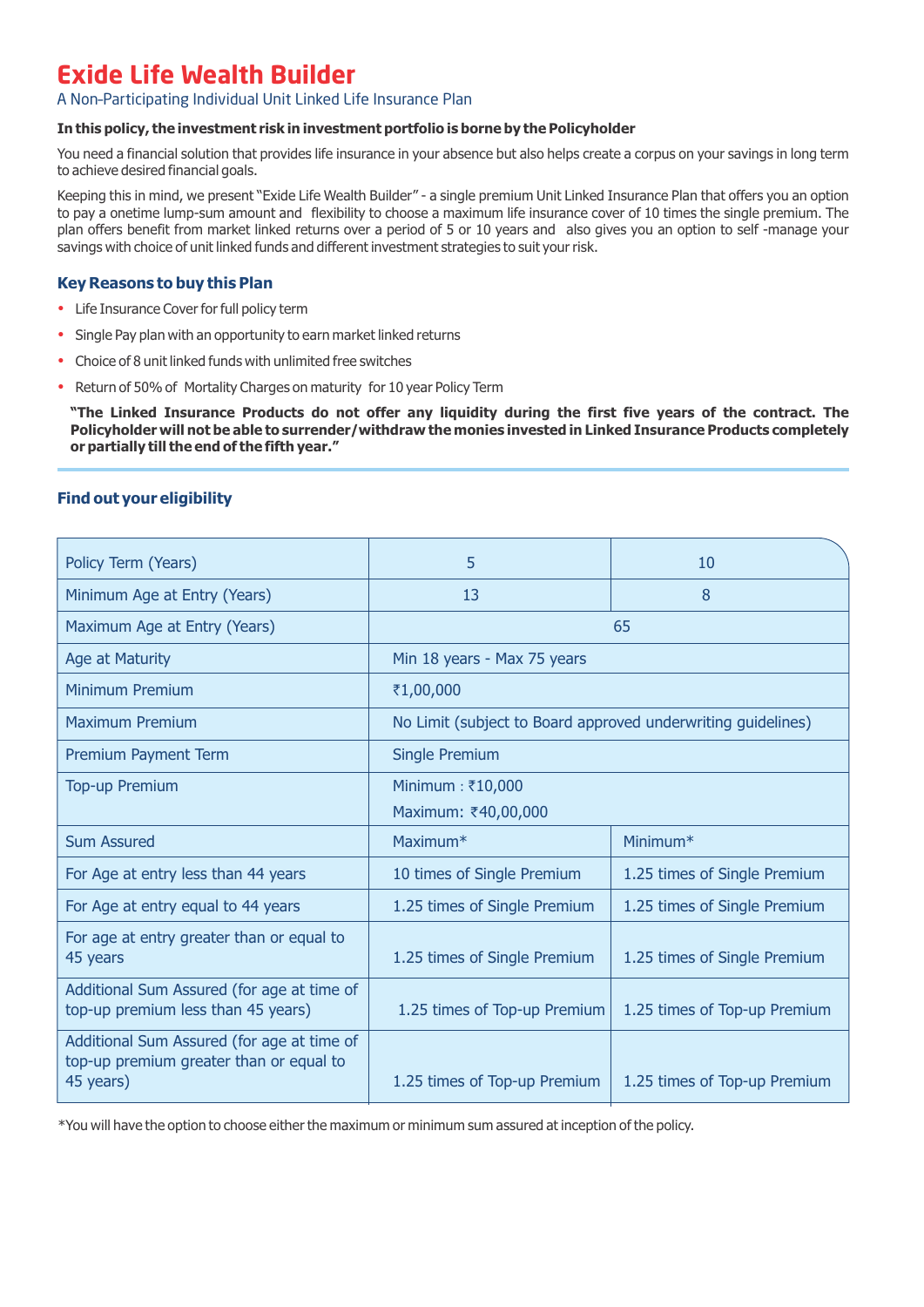# **Benefits which this plan offers**

#### **A. Maturity Benefit :**

#### **A.1 Maturity Benefit for Policy Term of 5 years**

Subject to policy being in force, you will receive the fund value as on policy maturity date as the maturity benefit. Fund Value as on the date of maturity is: (NAV at maturity X no. of units at maturity)

#### **A.2 Maturity Benefit for Policy Term of 10 years**

Subject to policy being in force, you will receive the following as maturity benefit on policy maturity date:

- **Fund Value as on the date of maturity,** which will be calculated as (NAV at maturity X no. of units at maturity) and
- **10 year loyalty benefit** An amount equal to 50% of all the mortality charges deducted (excluding applicable GST) during the policy term will be added to the fund value.

You have two options to utilize the Maturity Benefit for any of the two policy terms chosen:

- **Lump sum:** Get the entire maturity benefit as on the date of maturity as a lump sum.
- **Settlement Payout:** Get part of the maturity benefit as a lump sum amount by partial redemption of units as on the date of maturity and balance in equal monthly, quarterly, half yearly or annual installments of units over a period of 5 years (referred to as settlement period) after the maturity date. Refer to flexibilities offered section in this brochure for further details.

#### **B. Death Benefit:**

Exide Life Wealth Builder protects you and your loved ones financially, against an unfortunate event. After commencement of risk, higher of Sum Assured (including additional sum assured for top-up premiums) or 105% of the premiums paid (including top—up premium) or fund value (Number of units multiplied by the NAV prevailing on date of receipt of written intimation of death, by the company, on any business day before 3 p.m.)\*, shall be payable to the beneficiary in case of unfortunate event of death of life assured during the policy term.

\*(For any request received after 3 pm, following business day's fund value will be considered).

# **Other Benefits with this plan**

#### **Non-negative claw-back additions**

To comply with the reduction in yield, specific non-negative claw-back additions may be arrived at, if any, and added to the fund value, as applicable, at various durations of time after first five policy years.

# **Your Savings Options:**

#### **A. Self-managed Option**

In this option, we offer you 8 unit linked funds that invest in diversified mix of debt and equity ranging from 100% debt to 100% equity to suit your particular needs and risk appetite.

| <b>Fund Name</b>                                                                    | <b>Investment Pattern</b>                                        | <b>Objective</b>                                                                                                                                                               | <b>Risk</b> |
|-------------------------------------------------------------------------------------|------------------------------------------------------------------|--------------------------------------------------------------------------------------------------------------------------------------------------------------------------------|-------------|
| Exide Life Secure Fund<br>(SFIN:<br>ULIF00418/10/04SECURE114)                       | Equity: 10% to 20%<br>Debt: 0% to 90%<br>Money Market: 0% to 20% | To provide for growth with low risk                                                                                                                                            | Low         |
| Exide Life Preserver Fund<br>(SFIN:<br>ULIF01016/12/09PRESERVER114)                 | Debt: 75% to 100%<br>Money Market: 0% to 25%                     | To provide safety and growth with<br>minimum risk                                                                                                                              | Low         |
| Exide Life Growth Fund<br>(SFIN:<br>ULIF00318/10/04GROWTH114)                       | Equity: 40% to 60%<br>Debt: 0% to 60%<br>Money Market: 0% to 20% | To provide opportunity for high<br>growth                                                                                                                                      | Medium      |
| Exide Life Balanced Fund<br>(SFIN:<br>ULIF00118/10/04BALANCE114)                    | Equity: 20% to 40%<br>Debt: 0% to 80%<br>Money Market: 0% to 20% | To provide for higher growth with<br>reasonable security                                                                                                                       | Medium      |
| Exide Life Active Asset Allocation<br>Fund<br>(SFIN:<br>ULIF01527/12/10ACTASSET114) | Equity: 20%-100%<br>Debt: 0%-80%<br>Money Market: 0%-80%         | To provide long term capital<br>appreciation in a risk controlled<br>manner by making clear and active<br>asset allocation choices between<br>Equities, Bonds and Money Market | <b>High</b> |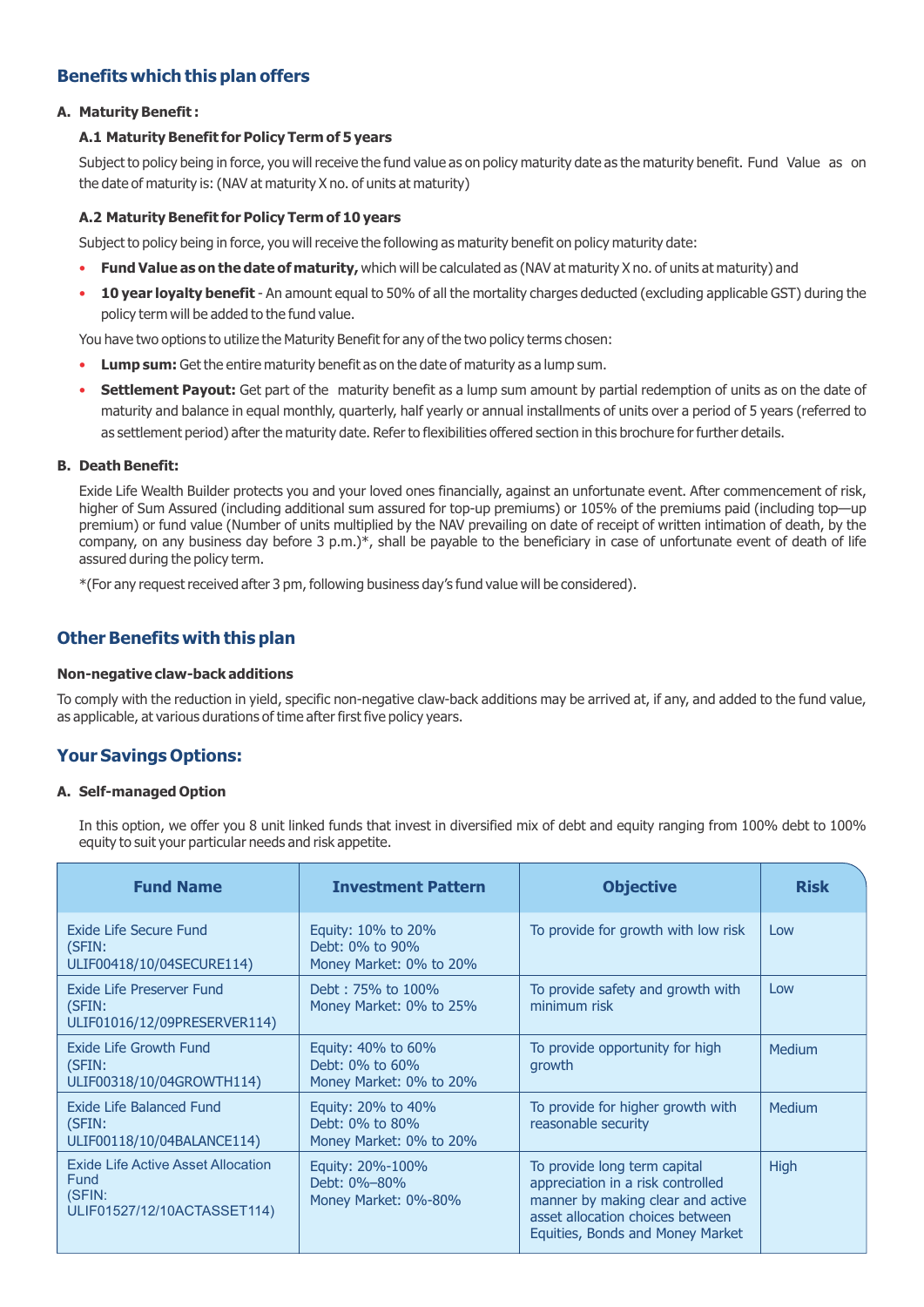| <b>Fund Name</b>                                                                         | <b>Investment Pattern</b>                                                                                                 | <b>Objective</b>                                                                                                                                                                             | <b>Risk</b>      |
|------------------------------------------------------------------------------------------|---------------------------------------------------------------------------------------------------------------------------|----------------------------------------------------------------------------------------------------------------------------------------------------------------------------------------------|------------------|
| Exide Life Prime Equity Fund<br>(SFIN:<br>ULIF01116/12/09PRIMEEQU114)                    | Equity: 90% to 100%<br>Debt: 0% to 10%<br>Money Market: 0% to 10%                                                         | To provide for equity linked market<br>returns                                                                                                                                               | High             |
| <b>Exide Life Midcap Fund</b><br>(SFIN:<br>ULIF01701/01/17MIDCAP114)                     | Equity: 75% to 100%<br>Money Market: 0% to 25%                                                                            | To provide for equity linked market<br>returns with predominant<br>investment in Midcap companies<br>across sectors.                                                                         | <b>Very High</b> |
| <b>Exide Life Capped Nifty Index</b><br>Fund<br>(SFIN:ULIF01801/10/18/CAPNIFIN<br>DX114) | Equity (including equity<br>ETF):90% to 100%<br>Money Market and liquid<br>mutual fund related<br>instruments): 0% to 10% | To generate long term capital<br>appreciation from a portfolio that is<br>predominantly based on the Nifty-<br>50 index, capped by the regulatory<br>limits on stocks, sectors and<br>groups | <b>High</b>      |

#### **B. Automatic Asset Rebalancing Strategy**

We understand that your investment objectives and your risk appetite might change over time. This pre-defined strategy reduces your equity proportion as your policy nears maturity to ensure that any downside in equity market later in the policy term has minimal impact on your maturity amount. This strategy rebalances the equity and debt ratio without your manual intervention of switching the funds.

Under this strategy, you can choose to allocate your money in a pre-decided ratio between our equity oriented funds (Exide Life Midcap / Exide Life Prime Equity Fund / Exide Life Capped Nifty Index Fund) and our debt oriented fund (Exide Life Preserver Fund). This allocation strategy will rebalance your funds in a pre-decided ratio between Exide Life Midcap / Exide Life Prime Equity Fund / Exide Life Capped Nifty Index Fund and Exide Life Preserver Fund at the beginning of every policy year, which depends upon the number of years to the maturity of policy. At no given point of time, policyholder can choose Exide Life Midcap Fund, Exide Life Prime Equity Fund and Exide Life Capped Nifty Index Fund together. The pre-decided ratio (as % of fund value) will be as given below:

| No. of years<br>to maturity | <b>Exide Life Midcap / Exide Life Prime Equity Fund /</b><br><b>Exide Life Capped Nifty Index Fund</b> | <b>Exide Life</b><br><b>Preserver Fund</b> |
|-----------------------------|--------------------------------------------------------------------------------------------------------|--------------------------------------------|
| 10                          | 60%                                                                                                    | 40%                                        |
| $5 - 9$                     | 40%                                                                                                    | 60%                                        |
| $0 - 4$                     | 20%                                                                                                    | 80%                                        |

You can choose this option either at the inception of policy or any time during the term of the policy. You can choose to enter and exit this fund strategy at any time during the policy term by giving a notice in writing to the Company.

# **C. Systematic Transfer Plan**

Systematic Transfer Plan is a pre-defined strategy which works on the principle of rupee cost averaging method to safeguard your wealth against market volatilities. It is primarily for policyholders who wish to pay 100% in equities in a systematic manner. This investment strategy will function for first 36 months of the chosen policy term. If Opted "Systematic Transfer Plan" option, the Single Premium received net of Premium Allocation Charge shall be allocated first to Exide Life Preserver Fund to purchase Units. Immediately thereafter and on each subsequent monthly anniversary, Fund Value of [1/(37-month number in the policy year)] of the Units available at the beginning of the month shall be Switched to Exide Life Midcap /Exide Life Prime Equity/Exide Life Capped Nifty Index Fund automatically by cancelling Units from Exide Life Preserver Fund till availability of Units in the Exide Life Preserver Fund. The Policyholder can only choose for one out of the Exide Life Midcap Fund /Exide Life Prime Equity Fund or Exide Life Capped Nifty Index Fund and not all three funds at any given time. The proportion of units will be switched from Exide Life Preserver Fund to one of the chosen equity oriented funds in following manner

Policy Month 1:  $1/(37-1)= 1/36$ th of the Units to be switched,

Policy Month 2:  $1/(37-2) = 1/35$ th of the Units to be switched,

Policy Month 35:  $1/(37-35) = 1/2$  of the Units to be switched,

Policy Month 36: 1/(37-36)= Balance Units to be switched.

There shall be no Switch Charge to affect Switches under the Systematic Transfer Plan option. During the period when Systematic Transfer Plan is in force, Partial Withdrawal of Units shall not be permitted from the Exide Life Preserver Fund. You can opt for the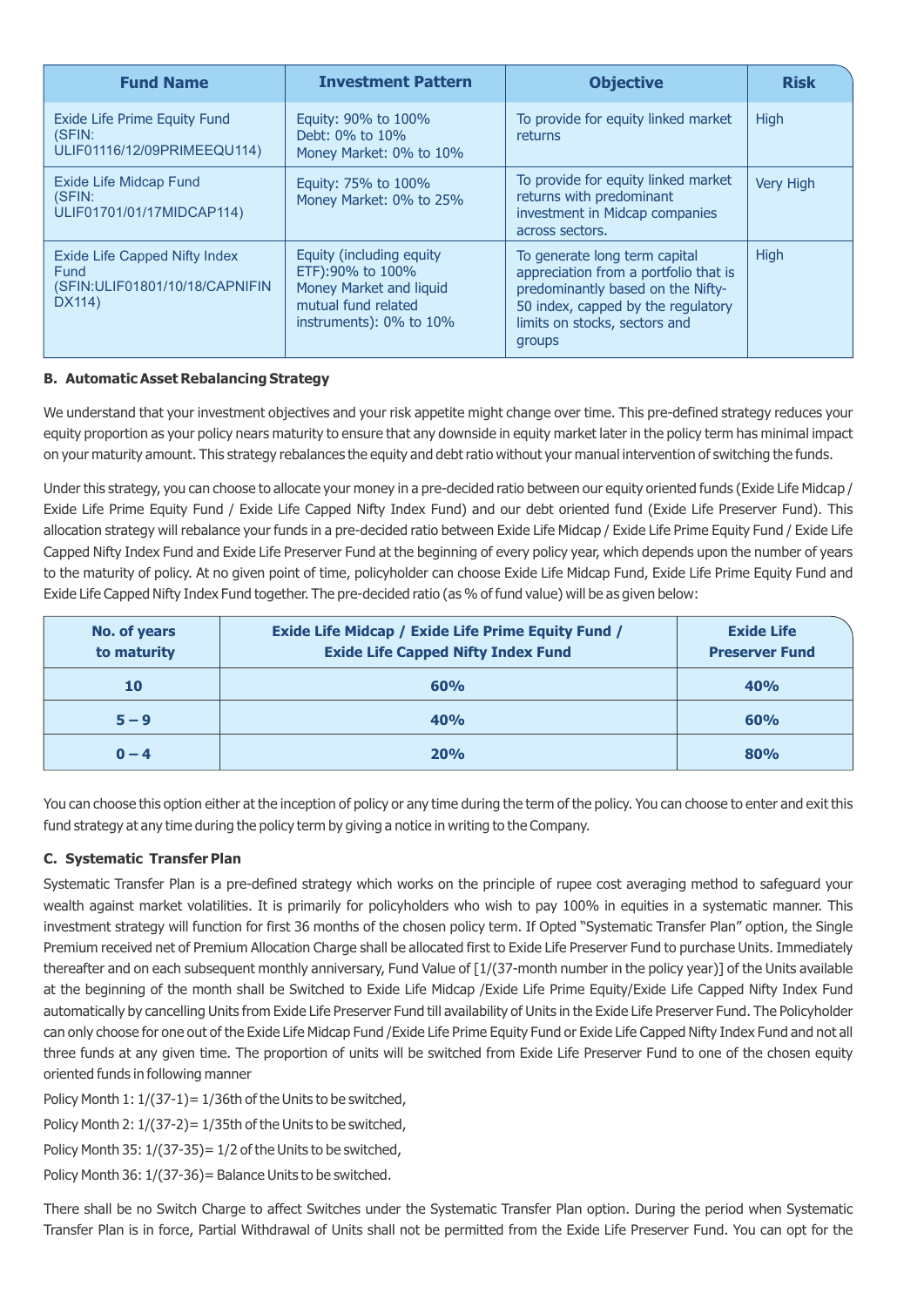Systematic Transfer Plan only at the inception of policy. You may opt out of this strategy anytime by giving a written notice to the Company. On completion of 36 policy months, systematic transfer plan will automatically ceases to function and fund value will remain invested in equity oriented fund chosen by you under systematic transfer plan, unless you exercise fund switching option.

#### **Policyholder will not be able to choose Automatic Asset Rebalancing strategy and systematic transfer plan together.**

#### **Let's understand with the help of sample illustration**

Mr. Prakash, a 35 year old businessman buys Exide Life Wealth Builder with a single premium of ₹5,00,000 and opts for a policy term of 10 years. As per his preference, he opts for 10 times of single premium as death benefit and 100% of his single premium to be allocated in Exide Life Capped Nifty Index Fund.

Upon his survival to the policy maturity date, he receives following lump sum amount as maturity benefit:

| Maturity Benefit assuming 4% gross return* p.a. $(\bar{z})$ | Maturity Benefit assuming 8% gross return* p.a. $(\bar{z})$ |
|-------------------------------------------------------------|-------------------------------------------------------------|
| 5,17,669                                                    | 7,86,228                                                    |

In case of his death during the policy term, an amount of  $\bar{\tau}$  50,00,000 is paid to his nominee/(s)

\*Some benefits are guaranteed and some benefits are variable with returns based on future performance of your Insurer carrying out life insurance business. If your policy offers guaranteed returns then these will be clearly marked "guaranteed" in the illustration table. If your policy offers variable returns then the illustrations will show two different rates of assumed investment returns. These assumed rates of return are not guaranteed and they are not upper or lower limits of what you might get back as the value of your policy is dependent on a number of factors including future investment performance.

# **Flexibilities Offered**

#### **A. Option to add Top Up**

At any point of time if you want to save surplus money, you can pay Top-up premiums to allocate in your selected unit linked fund/funds in the same policy.

- The minimum top-up amount is  $\bar{\tau}$ 10,000/- at one time
- The maximum amount of top-up premiums allowed is equal to single premium paid at inception of the policy subject to maximum limit of 40 lacs.

#### **Please note:**

- Option of top-up is available only for the Policy Term of 10 years and is not available for the Policy Term of 5 years.
- Every top-up premium shall have an additional sum assured which will be equal to 1.25 times of the top-up premium paid depending on the age at the time of top up.
- Top-ups will not be allowed during the last 5 years of the Policy Term.
- Top-up premium cannot be withdrawn in a period of five years from the date of receipt of that respective top-up premium
- Top-up Fund Value will be completely liquidated along with -the base plan fund value at the time of Surrender/Death of Life Assured/maturity of the Policy.
- You will have an option to pay top-up premium net of allocation charges (if applicable) in one or more of the available unit linked funds under self-managed option in the proportion specified by you at the time of top-up. In case you have already chosen any one of two pre-defined investment strategies – Automatic Asset Re-balancing Strategy or Systematic Transfer Plan for the base premium, the top-up amount net of allocation charges (if applicable) will be invested as per such pre-defined investment strategy already chosen.

#### **B. Partial Withdrawal Benefit: Liquidity for financial emergencies**

This product offers you the flexibility to allow you to use your fund for any interim financial goals or emergencies. Therefore, this policy allows unlimited number of partial withdrawals from your fund at any point of time after completion of 5 Policy Years. The Partial Withdrawals are subject to the following conditions:

The Partial Withdrawal Benefit is available for a minimum amount of ₹6,000 and a maximum amount equal to 20% of the fund value in a policy year, subject to Fund Value after each such withdrawal not being less than 20% of single premium (fund value to be considered will be the fund value as on date of receipt of written request by the Company on any business day before the cut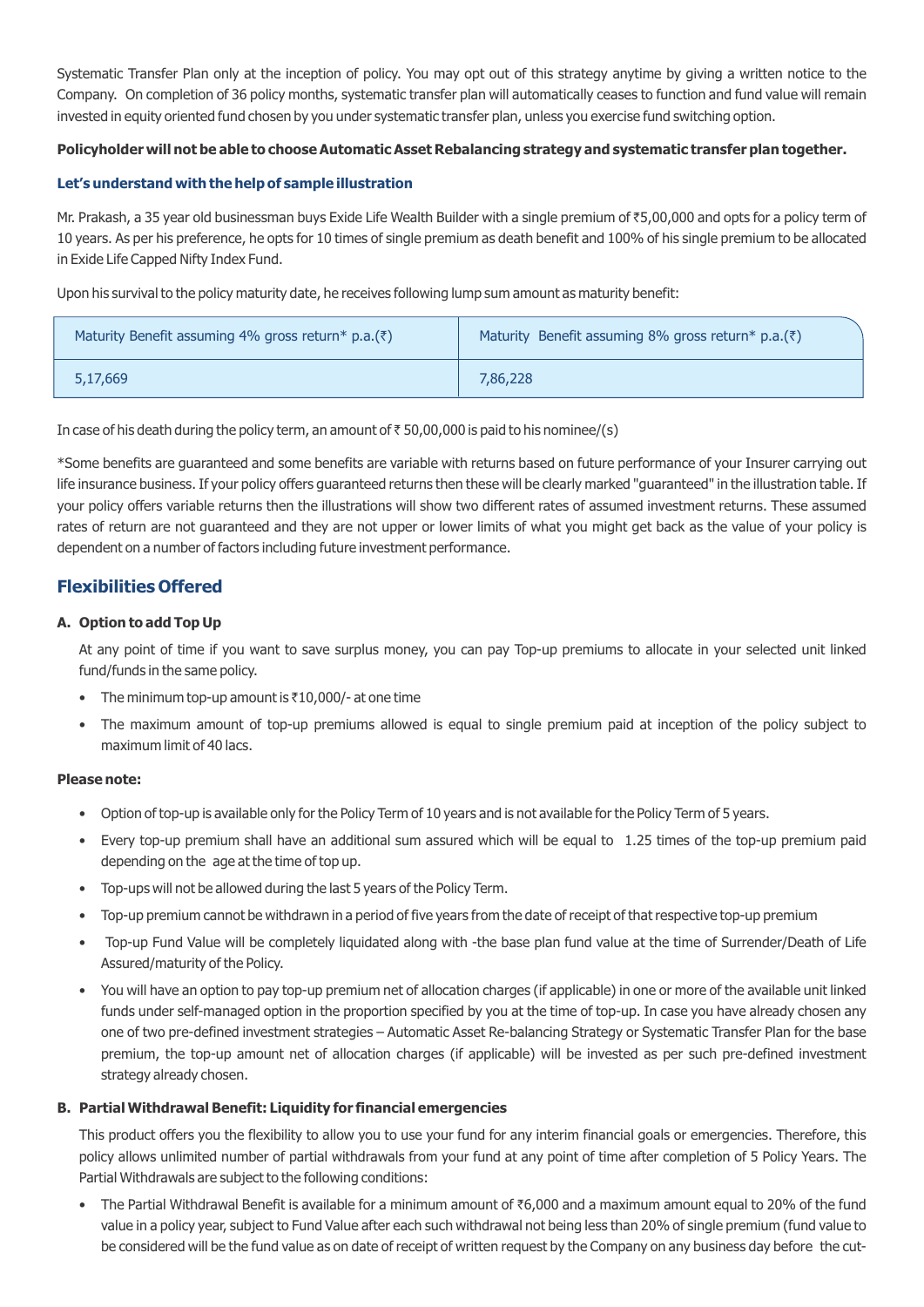off time which is 3 pm on relevant business day. For any request received after 3 pm, following business day's fund value will be considered). Partial withdrawal amount will be paid by cancellation of units of equivalent amount from fund value.

- Partial Withdrawals are allowed only after completion of 5 policy years
- Partial Withdrawal Benefit is only allowed if policy is in-force
- Partial Withdrawal Benefit shall not be allowed in case where the Life Assured is a minor
- Partial withdrawal will not be allowed in case it results in termination of the policy
- Partial withdrawals will be made first from the Top-up Fund Value, as long as it supports the partial withdrawal, and then from the Fund Value built up from the Single Premium
- No partial withdrawal will be allowed from top-up fund value till the expiry of 5 years from the date of payment of respective topup premium
- Sum Assured will not reduce due to any partial withdrawal.

#### **Please note: Partial withdrawal is allowed only for 10 year policy term and will not be allowed for 5 year policy term.**

#### **C. Have complete control of your fu nds through fund switching**

This product empowers you to make best out of your savings by switching between the funds as per the equity market performance. Unlimited free switches are allowed during the policy term.

#### **D. Settlement Payout: Option to decide cash flow at maturity**

This option gives you the flexibility to receive the maturity amount part in lump sum and balance in equal monthly, quarterly, half-yearly or annual installments of units over a period of 5 years after the Maturity date (referred as Settlement Period). You have the following options to choose for payment of lump sum on maturity. Balance shall be paid as settlement payout in equal proportion of units at periodic intervals as per the frequency chosen by the Policyholder. First instalment under settlement payout shall be made as follows:

| <b>Instalment</b><br><b>Frequency chosen</b> | <b>Monthly</b>                                 | Quarterly                                         | <b>Half-Yearly</b>                              | Yearly                                        |
|----------------------------------------------|------------------------------------------------|---------------------------------------------------|-------------------------------------------------|-----------------------------------------------|
| First instalment payout                      | One month after<br><b>Policy Maturity Date</b> | Three months after<br><b>Policy Maturity Date</b> | Six months after<br><b>Policy Maturity Date</b> | One year after<br><b>Policy Maturity Date</b> |
| <b>Options</b>                               | % of Fund Value on Maturity                    |                                                   |                                                 |                                               |
|                                              | $0\%$                                          |                                                   |                                                 |                                               |
| $\overline{2}$                               | 20%                                            |                                                   |                                                 |                                               |
| 3                                            | 40%                                            |                                                   |                                                 |                                               |
| $\overline{4}$                               | 60%                                            |                                                   |                                                 |                                               |
| 5                                            | 80%                                            |                                                   |                                                 |                                               |

For settlement payout, you have to intimate the company six months prior to maturity with desired proportion of lump sum and settlement payout amounts and frequency of the settlement payout.

#### **Please note:**

- Policyholder has the flexibility to switch fund value from one fund to another (except Discontinued Policy Fund) and from/to Automatic Asset Rebalancing Strategy during the settlement period
- At any time during the settlement period, the entire Fund Value may be taken as a lump sum
- During the settlement period, investment risk in the investment portfolio will be borne by Policyholder and no charge other than Mortality charge and fund management charge will be levied
- In the unfortunate event of death during the settlement period, higher of (i) balance Fund Value as on date of intimation of death, or (ii) Death Benefit which shall be at least 105% of the total premiums paid including top up premium, if any, will be paid
- You shall not have the option of partial withdrawals during the Settlement Period
- The settlement period shall not, in any case, be extended beyond a period of five years from the date of maturity

#### **E. Surrender / Policy Discontinuance**

We understand the need of money during the instances of financial emergencies and unexpected commitments, hence flexibility of surrendering the policy during the policy term is allowed. On surrendering policy stands terminated and the surrender benefits are payable to Policyholder.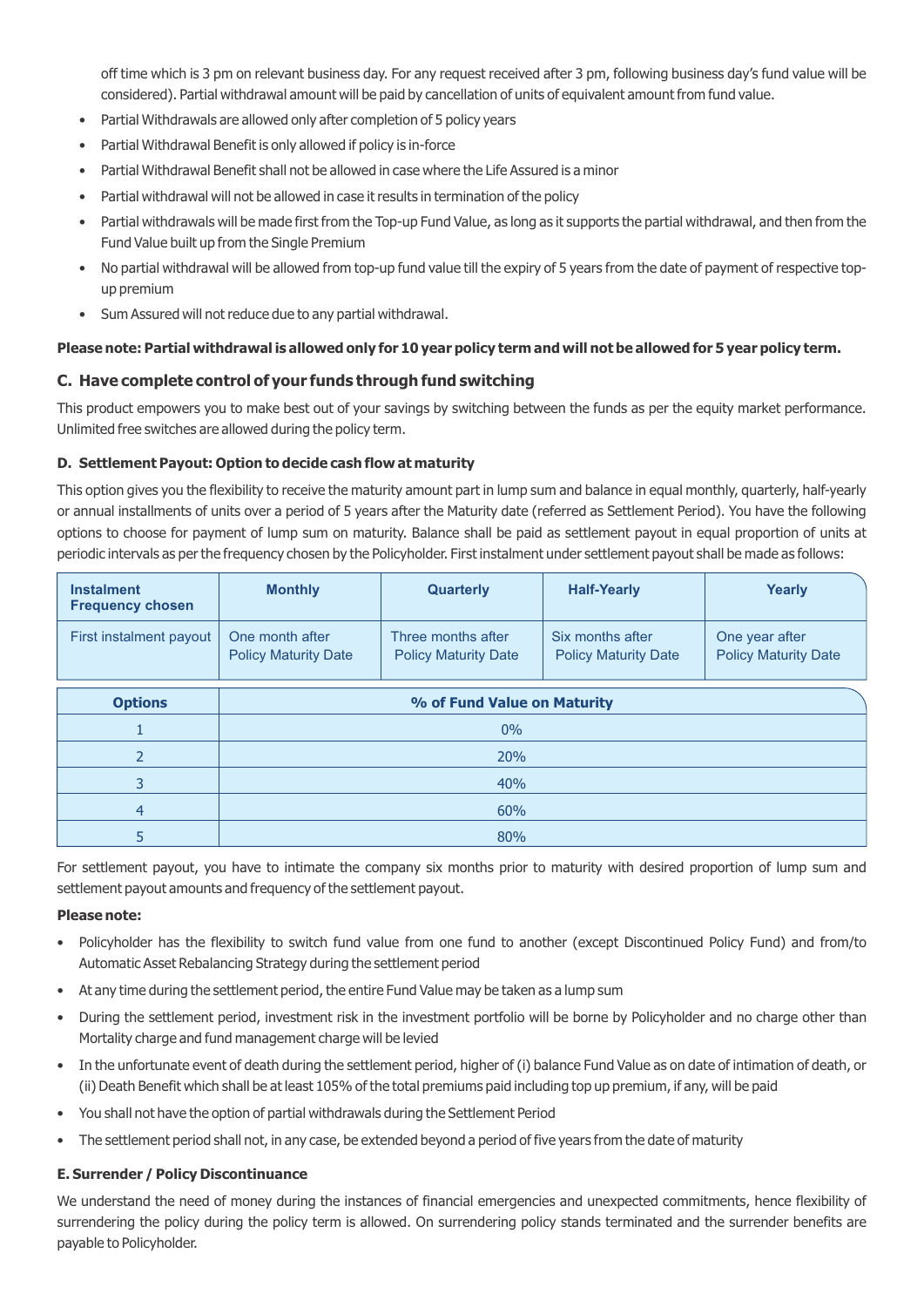In case of policy being surrendered before completion of lock in period of 5 years, the fund value net of policy discontinuance charges shall be credited to the Discontinued Policy Fund. Life insurance cover will cease to exist. Fund management charge of 0.50% p.a. is applicable to Discontinued Policy Fund and no other charges will apply. Discontinued Policy Fund will earn interest as per the performance of this fund, subject to a minimum guaranteed interest rate declared by the IRDAI from time to time. The current minimum guaranteed interest rate applicable to the Discontinued Policy Fund is 4% p.a. The excess income earned in the discontinued fund/discontinued policy account over and above the minimum guaranteed interest rate will also be apportioned to the discontinued policy fund/discontinued policy account value in arriving at the proceeds of the discontinued policies. After the completion of the Lock-in Period, the Fund Value in Discontinued Policy Fund will be paid to the policyholder immediately. In the event of death of the life assured during the lock-in period, the proceeds from the Discontinued Policy Fund shall be paid to the beneficiary immediately.

In case of policy being surrendered after completion of lock in period of 5 years, policy will be terminated immediately after payment of Fund value as on the date of Surrender.

#### **What are your Tax Benefits?**

Policyholder may be eligible for tax benefits under section 80C and section 10(10D) of the Income Tax Act, 1961, subject to provisions contained therein.

- U/S 80C of the Income Tax Act 1961 on your premiums paid\*
- U/S 10(10D) of the Income Tax Act 1961 on the maturity proceeds of your policy\*

In this product, policyholder with entry age less than 44 years has an option to choose Sum Assured as 1.25 or 10 times the single premium. Income tax benefits under section 10(10D) will be applicable only if the sum assured is not less than 10 times the contractual single premium.

\*The aforesaid tax benefits are subject to change in tax laws and to the terms set out in the said Sections. We therefore urge you to carefully analyze in consultation with your tax advisor the tax benefits/tax implications, if any that may arise on buying this policy.

#### **How the plan works**

| Step 1         | Choose the policy term, premium amount<br>Choose Sum Assured for Life Insurance Cover<br>Choose the investment strategy / fund in which your premium will be invested                                                                    |
|----------------|------------------------------------------------------------------------------------------------------------------------------------------------------------------------------------------------------------------------------------------|
| Step 2         | Provides financial protection to your family against unfortunate event.<br>Optimize your returns by managing your funds through fund switching<br>Fulfill your interim financial goals at various milestones through partial withdrawals |
| <b>Benefit</b> | On maturity, maturity amount as per the maturity option chosen will be paid to you.<br>On unfortunate event of death of life assured, life insurance cover will be paid to beneficiary                                                   |

#### **Charges**

#### **A. Premium Allocation charges**

Premium Allocation Charge is a percentage of the premium appropriated from the premium received and is charged at the time of receipt of the premium. Premium Allocation Charges are guaranteed at the following rates:

| <b>Single Premium</b>                       | <b>Premium Allocation Charges as % of Single Premium</b> |  |  |
|---------------------------------------------|----------------------------------------------------------|--|--|
| ₹1,00,000 - ₹2,49,999                       | 1.5%                                                     |  |  |
| ₹2,50,000 - ₹4,99,999                       | 1.0%                                                     |  |  |
| ₹5,00,000 & above                           | Nil                                                      |  |  |
| <b>Allocation charges on Top-up Premium</b> | $1\%$                                                    |  |  |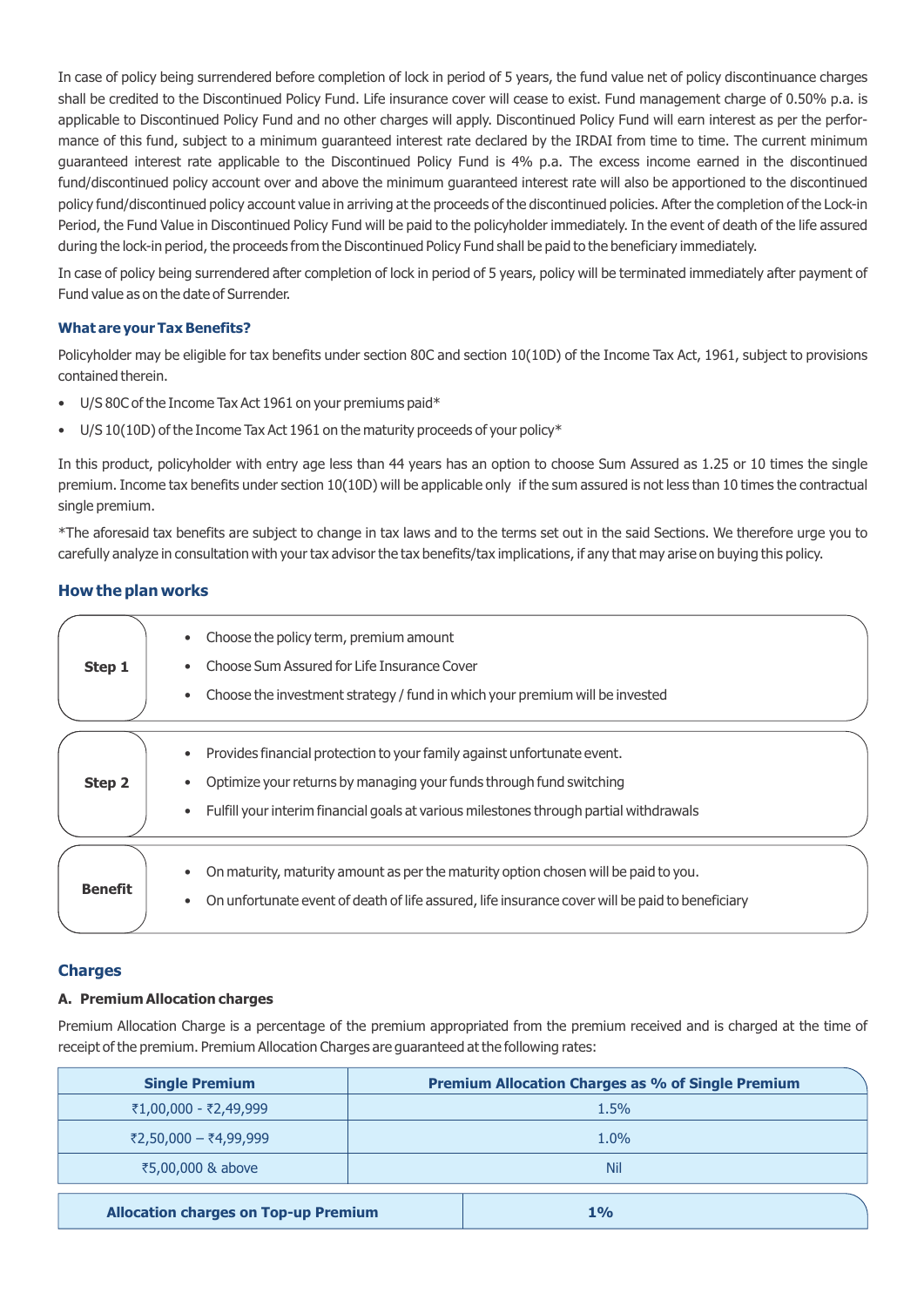# **B. Policy Administration Charges**

| Year                                    | Charges as a percentage of single premium |
|-----------------------------------------|-------------------------------------------|
| Each policy year during the policy term | $0.104\%$ per month                       |

The company can review the Policy administration charge after giving 30 days' notice and with prior approval from IRDAI. The maximum Policy administration charge cannot exceed the cap as allowed by IRDAI from time to time. Currently, the maximum Policy administration charge is ₹500 per month. These Policy administration charges would be deducted at the beginning of each policy month by way of cancellation of units from the Fund Value.

# **C. Mortality Charge**

Mortality Charges will be deducted monthly in advance by cancellation of units from the Fund Value. Mortality Charges will vary based on age and gender of life assured. Sample mortality charges (in Rupees) per annum per 1000 of Sum at risk for a healthy male & female life is shown below:

| Age (in years) | 20   | 30   | 40   | 50   | 60    | 70<br>-U |
|----------------|------|------|------|------|-------|----------|
| Male           | 0.89 | 1.06 | 1.80 | 4.95 | 11.53 | 25.85    |
| Female         | 0.74 | 1.00 | 1.45 | 3.57 | 9.23  | 20.06    |

# **D. Fund Management Charge**

Fund Management Charge is a charge levied on a daily basis as a percentage of the value of assets held in the unit fund at the time of computation of the NAV. The Fund Management Charges applicable, at present, are as follows:

| <b>Fund Name</b>                        | % of Fund Value per annum |
|-----------------------------------------|---------------------------|
| Exide Life Midcap Fund                  | 1.35%                     |
| Exide Life Prime Equity Fund            | 1.35%                     |
| Exide Life Growth Fund                  | 1.25%                     |
| Exide Life Balanced Fund                | 1.25%                     |
| Exide Life Secure Fund                  | 1.00%                     |
| Exide Life Preserver Fund               | 1.00%                     |
| Exide Life Active Asset Allocation Fund | 1.35%                     |
| Exide Life Capped Nifty Index Fund      | 0.85%                     |

# **Fund Management Charges on Discontinued Policy Fund: 0.5% per annum**

The company can review the fund management charge after giving 30 days' notice and with prior approval from IRDAI. The maximum fund management charge cannot exceed the cap as allowed by IRDAI from time to time. Currently the maximum cap allowed by IRDAI is 1.35%.

# **E. Charges on Partial Withdrawal / Fund Switching / Re-direction**

Nil

# **F. Policy Dis-continuance charges**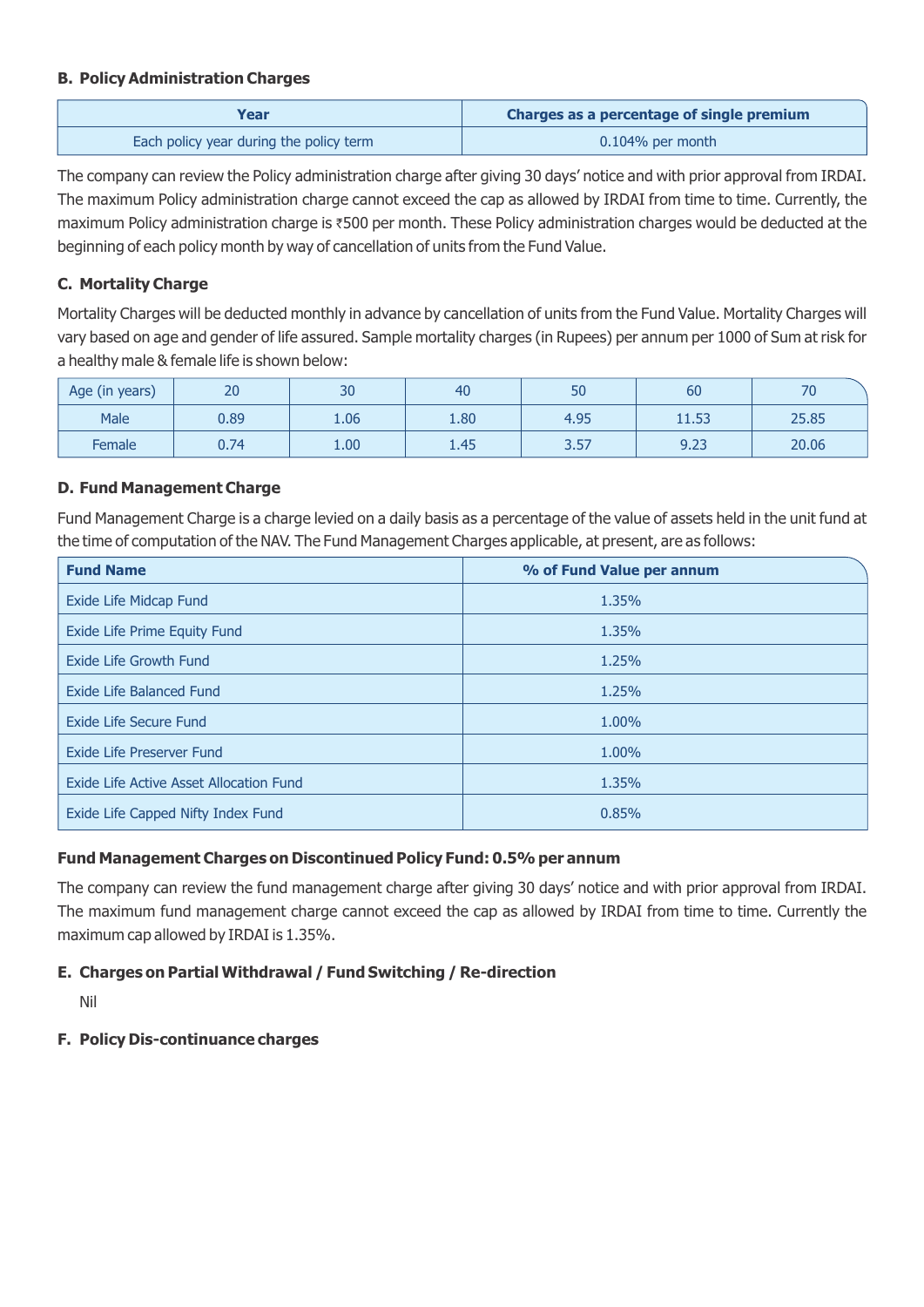| Year           | <b>Policy discontinuance charges</b>                            |                                                                  |  |  |
|----------------|-----------------------------------------------------------------|------------------------------------------------------------------|--|--|
|                | $SP \le 300000$                                                 | SP > 300000                                                      |  |  |
|                | Lower of 2% *(SP or FV) subject to a maximum of<br>₹3000/-      | Lower of 1% *(SP or FV) subject to a maximum of<br>Rs.6000/-     |  |  |
|                | Lower of 1.50% *(SP or FV) subject to a maximum<br>of ₹2000/-   | Lower of 0.70% *(SP or FV) subject to a maximum<br>of Rs. 5000/- |  |  |
| 3              | Lower of 1%* (SP or FV) subject to a maximum of<br>₹1500/-      | Lower of 0.50%* (SP or FV) subject to a maximum<br>of Rs. 4000/- |  |  |
| $\overline{4}$ | Lower of $0.5\%$ *(SP or FV) subject to a maximum of<br>₹1000/- | Lower of 0.35% *(SP or FV) subject to a maximum<br>of Rs. 2000/- |  |  |
| 5 and onwards  | <b>NIL</b>                                                      | <b>NIL</b>                                                       |  |  |

#### \*SP - Single Premium, \*FV-Fund Value

The company can review the policy discontinuance charge after giving 30 days' notice and with prior approval from IRDAI. The maximum policy discontinuance charge cannot exceed the cap as allowed by IRDAI from time to time. There will be no discontinuance charge levied on top-up premiums.

## **Terms and Conditions:**

**Free Look Period:** In case you disagree with any of the terms and conditions of the policy, you have the potion to cancel the policy by writing to the company stating the reasons for disagreement with the policy terms and conditions and return the original policy document to the company within 15 days (30 days if the Policy is sourced through Distance Marketing#) of the receipt of the Policy Document. In case of such cancellation, amount refunded will be equal to non-allocated premium plus charges levied by cancellation of units plus fund value at the date of cancellation less medical examination fees (if any), stamp duty and proportional charges for the period on cover (if any). All benefits and rights under this Policy shall immediately stand terminated on cancellation of the Policy.

# Distance Marketing includes solicitation through all modes other than in person.

**Suicide:** In case of death due to suicide within 12 months from the Date of commencement of the Policy or from the date of revival of the policy, as applicable, the nominee of the policyholder shall be entitled to the fund value, as available on the date of intimation of death. Further any charges other than Fund Management Charges(FMC) and guarantee charges recovered subsequent to the date of death shall be added back to the fund value as available on the date of intimation of death.

**For Minor Life Assured:** If Age of the Life Assured is greater than or equal to 12 years, the life insurance cover under the Policy will commence immediately from the date of commencement of the Policy. If the Age of Life Assured is less than 12 years, the life insurance cover under the Policy will commence i.e. full death benefit will become payable from the last day of 2nd policy year and there will be no mortality charges levied till then. During this period, if the life assured dies then the life insurance cover shall be restricted to payment of fund value.

**Assignment Provisions:** Assignment should be in accordance with provisions of sec 38 of the Insurance Act 1938 as amended from time to time.

**Nomination Provisions:** Nomination should be in accordance with provisions of sec 39 of the Insurance Act 1938 as amended from time to time.

#### **Risk factors:**

- A) Exide Life Wealth Builder is a Non-Participating, Unit Linked Life Insurance Product (ULIP). ULIPs are different from traditional insurance products and subject to risk factors
- B) Exide Life Insurance Company Limited is only the name of the Insurance Company and Exide Life Wealth Builder is only the name of the product and does not in any way indicate the quality of the product, its future prospect or returns
- C) The various fund offered under this contract are the names of funds and do not in any way indicate the quality of these plans, their future prospects and returns
- D) Investments in ULIPS are subject to market and other risks and there can be no assurance that the objectives of the Unit Linked Funds in the ULIP will be achieved
- E) The premiums paid in ULIP policies are subject to investment risks associated with capital markets and the NAV of the Units may go up or down based on performance of fund and factors influencing the capital market and the insured is responsible for his/her decisions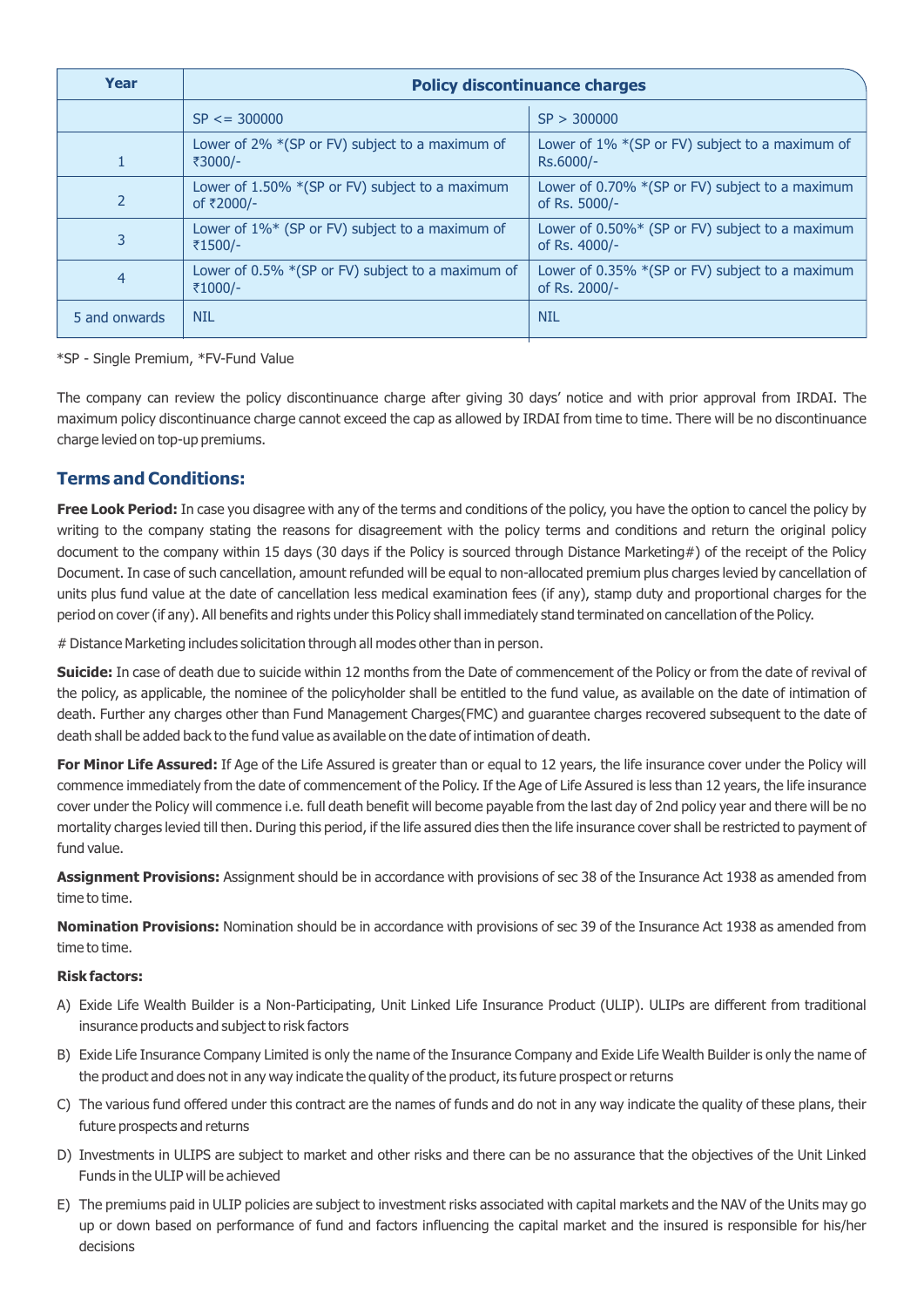- F) Past performance of Unit Linked Fund and other Funds of the Company is not indicative of future performance of any of these funds.
- G) The ULIP does not offer a guaranteed return and investment risk is borne by the Policyholder.
- H) The premiums and funds are subject to certain charges related to the fund or to the premiums paid
- I) Please know the associated risks and the applicable charges, from your Insurance agent or the Intermediary or policy document of the insurer
- J) The purpose of this brochure is to provide a general overview about this policy. The information herein is indicative of the terms, conditions, warranties and exceptions contained in the policy terms and conditions of Exide Life Wealth Builder. Please refer to the policy terms and conditions to understand in detail the associated risks, benefits, etc. about the product
- K) In the event of any inconsistency / ambiguity between the terms contained herein and the policy terms and conditions, the policy terms and conditions will prevail.
- L) The acceptance of the proposal shall be subject to prevailing board approved underwriting policy.

# **NAV calculation:**

NAV means the price of the Units of each Unit Linked Fund arrived at by dividing the Net Asset Value per unit of the Unit Linked Fund by the total number of outstanding units in the Unit Linked Fund. Net Asset Value (NAV) of a Unit Linked Fund shall be calculated as follows:

The NAV of the Unit Linked Fund shall be computed as:

( Number of Units existing on Valuation Date (before creation / redemption of Units)) (Market Value of Investment held by the fund+Value of Current Assets-Value of Current Liabilities and Provisions,if any)/

The NAV for each business day to be declared/recorded at the end of each business day. The NAV shall be computed to four decimal points. The NAV of the Units declared by the Company is net of fund management charges.

The value of the benefits payable in respect of a claim, requests for switch/surrender/partial withdrawal received before 3pm on any business day will depend on the number of units and the NAV of the respective funds as on such date. Any claim intimation, requests for switch / surrender/partial withdrawal received after 3pm on any business day will be processed based on the NAV declared on the immediately following business day.

In respect of premiums (other than premiums paid by ECS, Standing Instructions or Auto Debit) received before 3 PM on any business day, the NAV as of the date of receipt of such premium shall be applicable and premiums received after 3 PM on any business day will be processed based on the NAV declared on the immediately following business day. In respect of premiums paid by ECS, Standing Instructions or Auto Debit the NAV as on the date of realization shall be applicable.

**Section 41: Prohibition of Rebate:** Under the provisions of Section 41 of the Insurance Act 1938 as amended from time to time

- (1) No person shall allow or offer to allow, either directly or indirectly, as an inducement to any person to take or renew or continue an insurance in respect of any kind of risk relating to lives or property in India, any rebate of the whole or part of the commission payable or any rebate of the premium shown on the policy, nor shall any person taking out or renewing or continuing a policy accept any rebate, except such rebate as may be allowed in accordance with the published prospectuses or tables of the insurer:
- (2) Any person making default in complying with the provisions of this section shall be punishable with fine which may extend to ten lakh rupees.